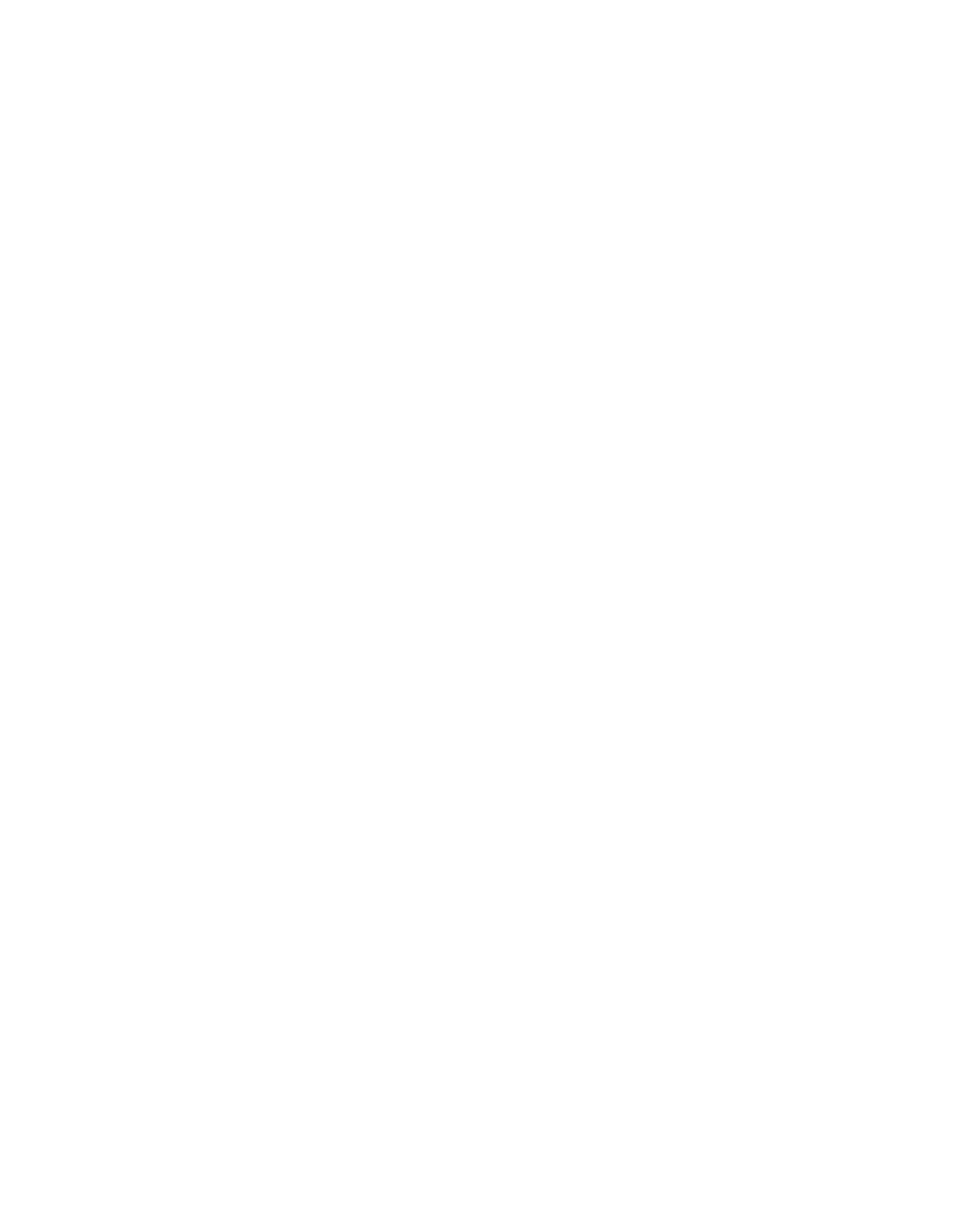

JUSTICE SIDNEY M. SCHREIBER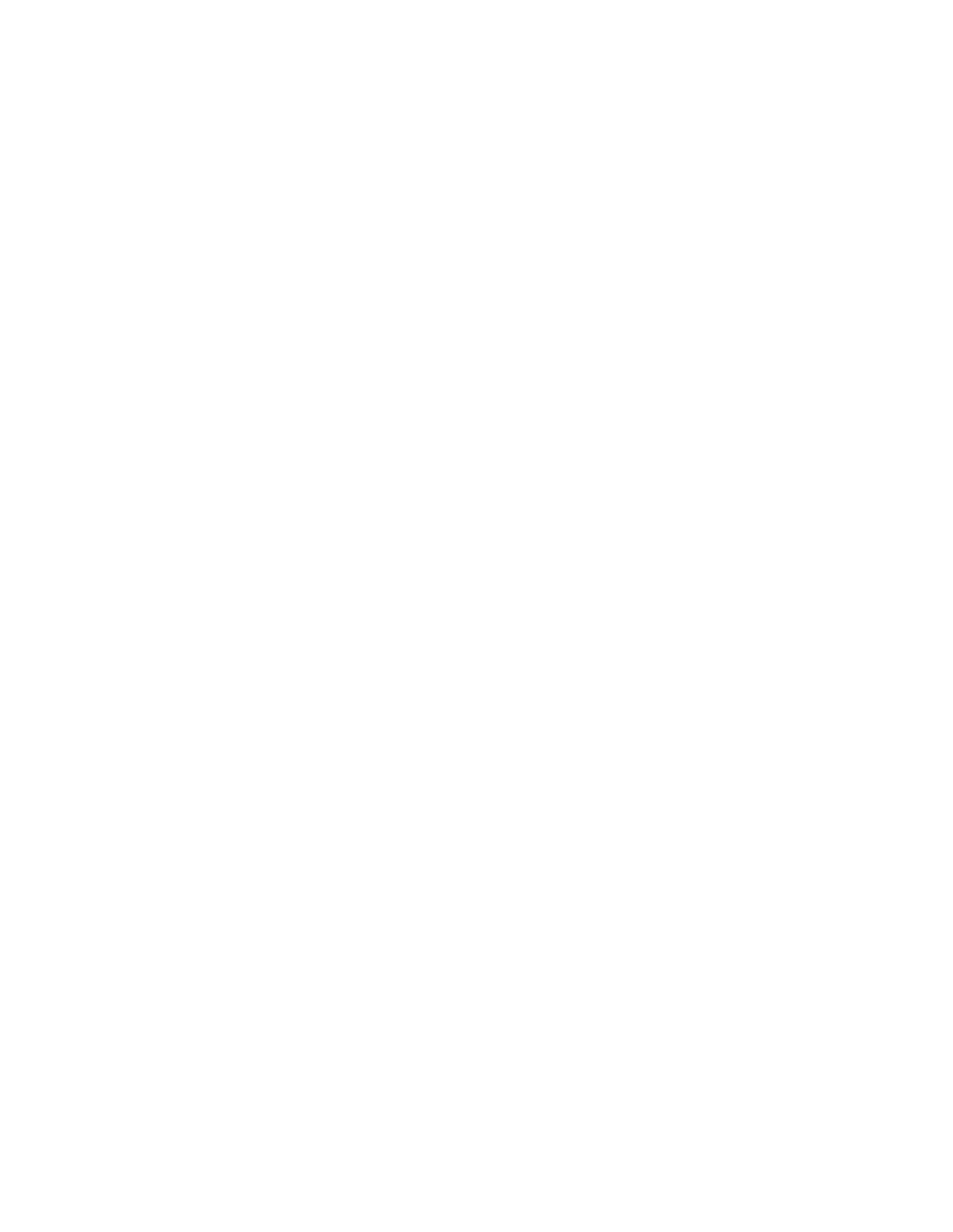*Proceeding*

# **JUSTICE SIDNEY M. SCHREIBER MEMORIAL REMARKS June 14, 2011 Remarks of the Honorable Stuart Rabner Chief Justice, Supreme Court of New Jersey**

Welcome everyone. The Court is convening today to honor and remember the life and career of Justice Sidney M. Schreiber. We are pleased to be able to welcome Ruth Schreiber, her grandson, Jonathan Powers, and other family, friends, former law clerks, and law partners.

In addition to that illustrious group, seven former Justices of the Supreme Court, as well as Chiefs Poritz and Zazzali, are here. We are also especially pleased to be able to welcome Anne Patterson to the courtroom today and look forward to seeing you here on a regular basis in the very near future. Your collective presence is but one sign of Justice Schreiber's lasting influence on this Court and its members, and on the entire legal community.

This afternoon, we will have a chance to hear from a number of people who will share their warm memories of Justice Schreiber. I am confident they will speak about his service on the Court for nearly a decade and his exemplary role in the legal community throughout his career.

I'd like to offer just a few words about his contributions to the Judiciary after leaving the bench. I am told that he read every opinion that the Court issued and was not shy about sharing his thoughts with the authors of those opinions. Justice Long reminds us that he was known for sending notes with words of praise to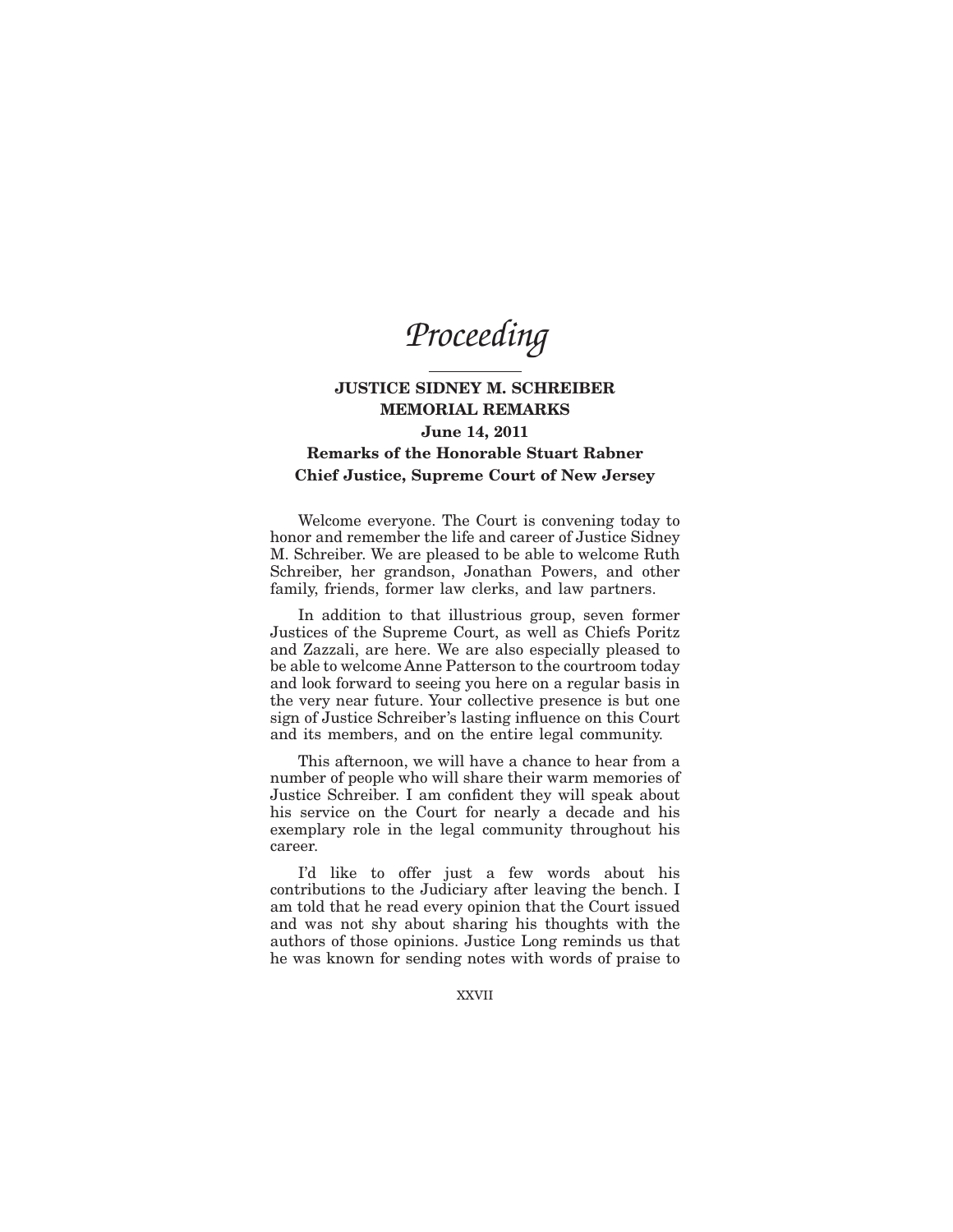the author of an opinion. I have also heard from others that he shared other thoughts with authors as well.

Beyond keeping an eye on the Court itself, Justice Schreiber served as a discreet counselor to five Governors by helping vet their prospective nominees to the Superior Court. The small unofficial group that he led was known as the "wise men" — today I think we would call it the "wise people" — but the term aptly fit Justice Schreiber. He devoted countless hours to this task over the course of more than fifteen years with one aim in mind: to identify and pass along the very best people to serve in the Judiciary. And, no doubt, many people in this room survived the scrutiny of Justice Schreiber at one point or another in their careers. His efforts reflected a continuing dedication to the Judiciary and to the high standards of excellence that he maintained throughout his life. Our Judiciary today is stronger thanks to his efforts.

We are now fortunate to be able to hear from three special guests. First, I would like to call on the Honorable Stewart Pollock, retired Associate Justice of the Court, who will speak on behalf of the current and former members of the Court.

# **Remarks of the Honorable Stewart G. Pollack, Associate Justice (Retired), Supreme Court of New Jersey**

**\*\*\***

We meet today to celebrate the life of Justice Sidney Schreiber. With Justice Schreiber, there is much to celebrate. As Justice Long said when Sid died at age 94 on August 5, 2009, ''he was the gold standard.''

When people spend as much time together as do the members of the Supreme Court, it is inevitable that the Justices will learn something about the personal lives of each other. One recollection about Sidney and Ruth is that when Sidney was courting her, she understandably had some other beaus. Unsurprisingly, Sid brought the same focus to his love life that he did to the law. What Ruth and her other admirers did not realize was that as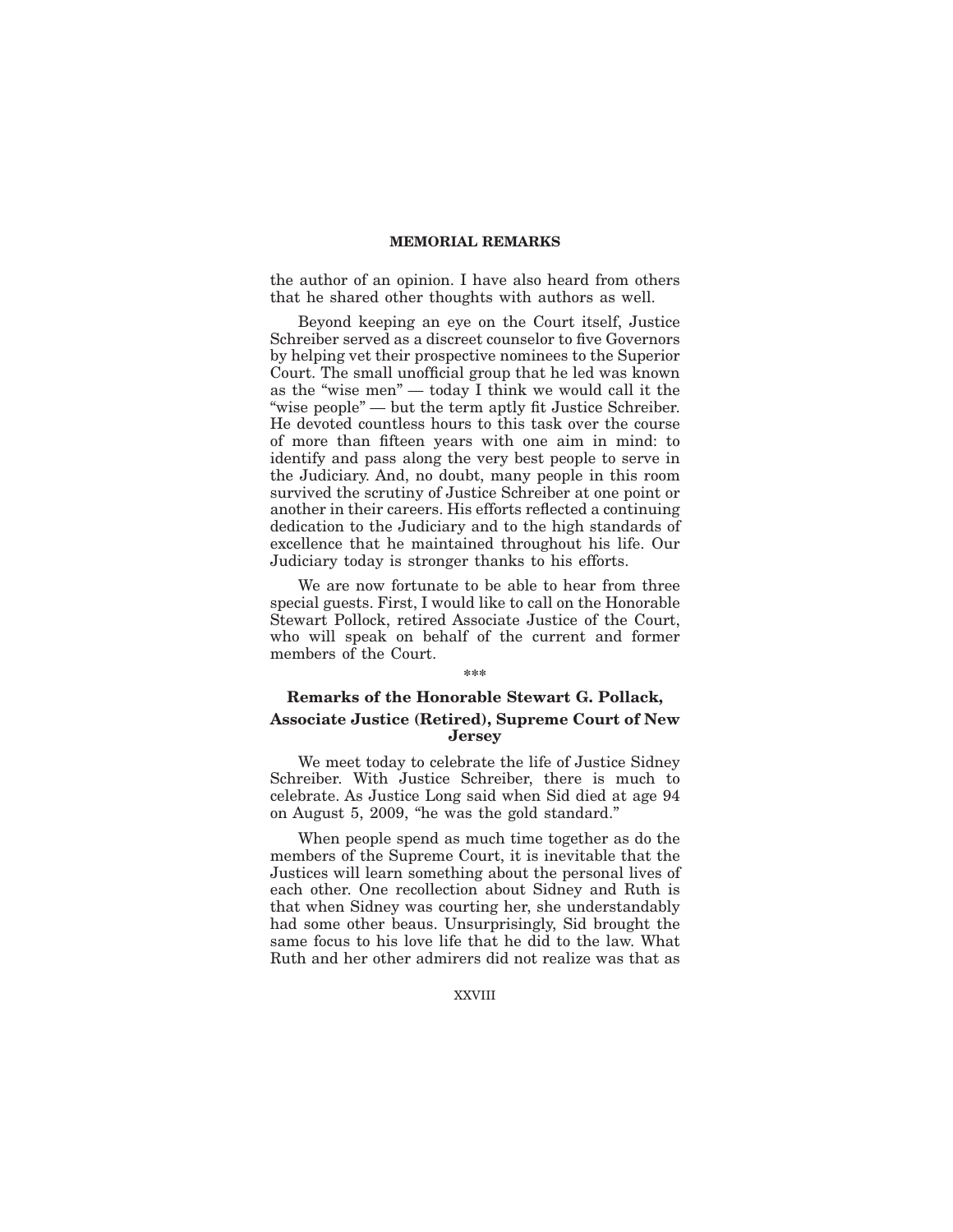Sid saw it, Ruth had only one choice. Fortunately, Ruth found Sid as persuasive as did the Court.

For myself, I add simply that I miss Sid Schreiber. For a decade after I left the Court, Sid and I were colleagues at Riker Danzig. I miss sitting with him at the weekly partners' lunches, where he would explain the benefits of investing in municipal bonds. I miss meeting him in the hallway and talking over unusual issues in arbitrations. Most of all I miss his smile.

I sometimes thought that Sid enjoyed playing the role of cantankerous curmudgeon. He could not suppress, however, his basic goodness. When he shredded the briefs that associates submitted to him, it was not to hurt them, but to get things right. A typically dry, or even acerbic, comment would generally be followed by a smile reflecting his uncontrollable kindness.

Justice Schreiber distinguished himself throughout his legal career. Raised in Elizabeth, he graduated in 1936 Phi Beta Kappa from Yale University and in 1939 from Yale Law School where he was on the Yale Law Journal.

Admitted to the bar in 1940, his experience as a practitioner was broad. He was an attorney for the United States Railroad Board and for the Securities and Exchange Commission. With the outbreak of World War II, he enlisted in the Army. From 1943-1946, he worked in the Judge Advocate General's office, engaged in war-crime review. After the war, he entered private practice, where he was the lead partner in his firm. He was a ''lawyer's lawyer'' and, among other things, became a highly respected public utilities lawyer.

Sidney Schreiber argued 59 reported opinions, 51 in the state courts and 8 in the federal courts. I could never figure out why he was constantly citing Chief Justice Weintraub's definition of duty in *Goldberg v. Housing Authority of Newark*, 38 *N.J.* 578 (1962), until I noticed that in a 4-3 decision Sid had argued successfully for the defendant. Among the matters in which he appeared are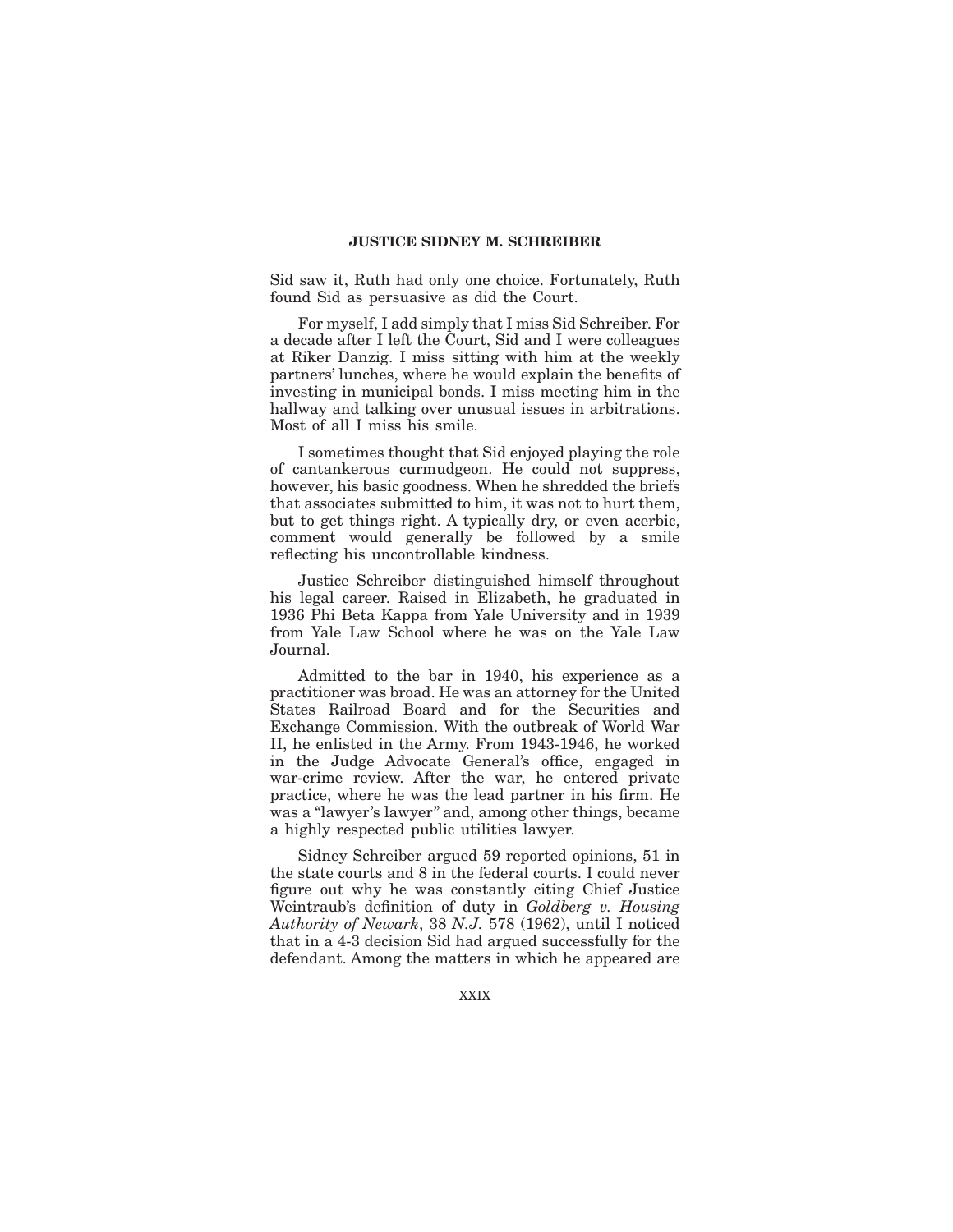several landmark appeals, including *Henningsen v. Bloomfield Motors*, 32 *N.J.* 358 (1960), in which he appeared on behalf of Chrysler Corporation.

If I were to summarize Sidney Schreiber in one word, that word would be ''integrity.'' Webster instructs that "integrity" has two essential meanings. The first is "adherence to moral and ethical principles; soundness of moral character; honesty." The second is "the state of being whole, entire, or undiminished.''

Justice Schreiber personified both definitions.

No one exceeded him in fidelity to the record, close analysis of the facts, and respect for the law, whether judicial precedent, statute, or the state or federal constitution. No member of the Court was more committed to the legitimacy of our opinions. Integrity is manifest in every word he wrote and in every decision he made.

Adapting the law to current needs is standard fare for a court of last resort. Justice Schreiber was as committed as much as any other member of the Court to fashioning a body of law that met the needs of the time. But the methodology was as important to him as was the result.

What about the second part of integrity, the part about being "whole" or "entire"? With Justice Schreiber, what you saw is what you got. The public and private person were one.

During Justice Schreiber's years as an Associate Justice, the Court faced one of the most controversial cases in its history: *Southern Burlington County NAACP v. Township of Mt. Laurel*, 92 *N.J.* 158 (1983), known generally as *Mt. Laurel II*.

In addition to raising numerous challenging issues, *Mt. Laurel II* also gave rise to one of my most cherished memories of Justice Schreiber.

The case was argued twice, the first time for three consecutive entire days. Over two years transpired between the original argument and the issuance of the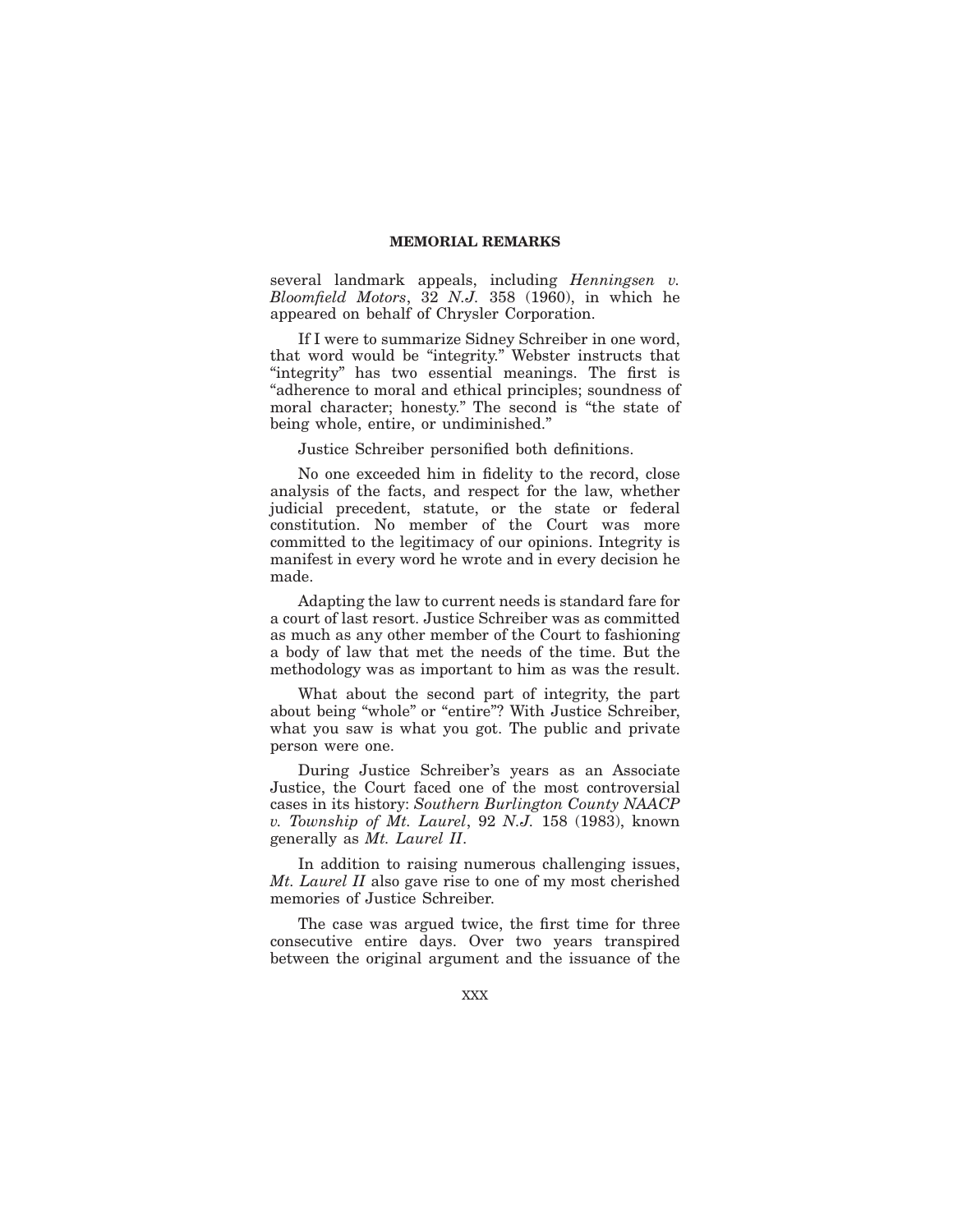opinion. The Court discussed the case at conference after conference, including special conferences held during the summer months. The pattern was for Chief Justice Wilentz to lead the discussion, followed by recitations of the other members.

At one such conference in the summer of 1982, Chief Justice Wilentz's secretary entered the conference room and placed a note in front of Justice Schreiber. As the Chief Justice paced back and forth at the head of the conference table, expounding on some part of *Mt. Laurel II*, Sid quietly picked up his papers, placed them in his brief case, and headed for the door. The Chief Justice was astonished. The rest of us were bemused and bewildered.

As Sid placed his hand on the doorknob, the Chief Justice stopped in mid-flight, turned toward him, and asked, ''Will someone tell me what's going on?''

Calmly, but with unmistakable resolve, Sid replied, ''I've just received word that my daughter gave birth to my grandson. You people can talk as long as you want. I'm leaving.''

My other favorite story concerns Justice Schreiber's reappointment at the end of his first seven years. Sid originally was appointed to the Superior Court by Governor Cahill in 1972. Governor Byrne appointed him to the Supreme Court in 1975. When Sid came up for reappointment, the administration had changed, and the Governor was Thomas H. Kean. Governor Kean invited Justice Schreiber for an interview. As the story goes, at the end of the interview, Governor Kean asked, ''Is there anything I can do to improve the Court?'' Sid's reply was, ''Get rid of the other six.''

On the Wilentz Court, the work of the Associate Justices fell into four broad categories: oral argument, court conferences, administrative responsibilities, and opinion writing.

At oral argument, Justice Schreiber challenged not only the arguments offered by counsel, but the assumptions underlying those arguments. Who else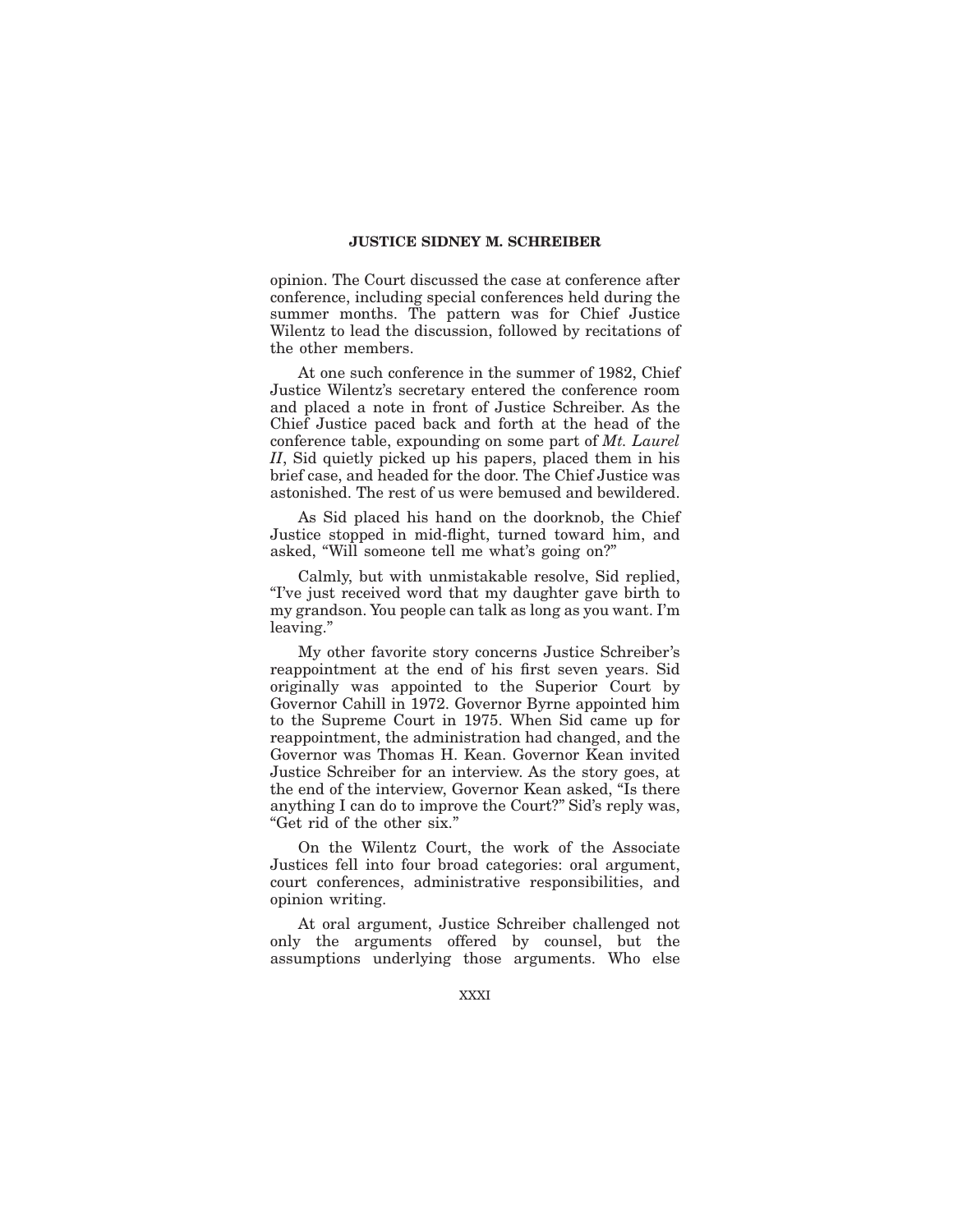would start questions on a free exercise of religion case with the question, "What is religion?" or begin interrogation of counsel on an insurance policy coverage case with the inquiry, "What is a contract?" It may have been small consolation to counsel, but he treated his colleagues no better.

I became sufficiently fascinated with Sid's comments at court conferences to record some of them together with rough translations learned through experience. A frequent Schreiber comment was, "I hope you guys know what you're doing,'' which roughly translated meant, ''I can't believe any of the six of you ever went to law school.'' Another frequent comment was ''My understanding of the law is a little bit different.'' What Sid was really thinking was, "Don't you people ever read the cases?" Then there was the ominous statement, "I would invite you to consider what I have to say.'' What he was really thinking was, ''If you stick with that result, I'll lower the boom in a dissent.''

And dissent he did. Sid wrote 131 majority opinions, but he also wrote 91 dissents.

Invariably, Justice Schreiber's dissents forced the author of the majority opinion to reconsider not only that opinion's result and reasoning, but its underlying assumptions.

One example that comes to mind is *Crowe v. De Gioia*, 90 *N.J.* 126 (1982), in which the Court extended the right of palimony. The appeal had focused on the substantive right to relief. In his draft dissent, Justice Schreiber addressed not only that issue, but the plaintiff's right to preliminary relief under traditional equitable principles. That, in turn, forced me, as the author of the majority opinion, to summarize those principles in the majority opinion. As a consequence for every time *Crowe v. De Gioia* is cited for the right to palimony, it is cited hundreds of times for the standards of preliminary injunctive relief. Even in dissent, Justice Schreiber made the Court look good.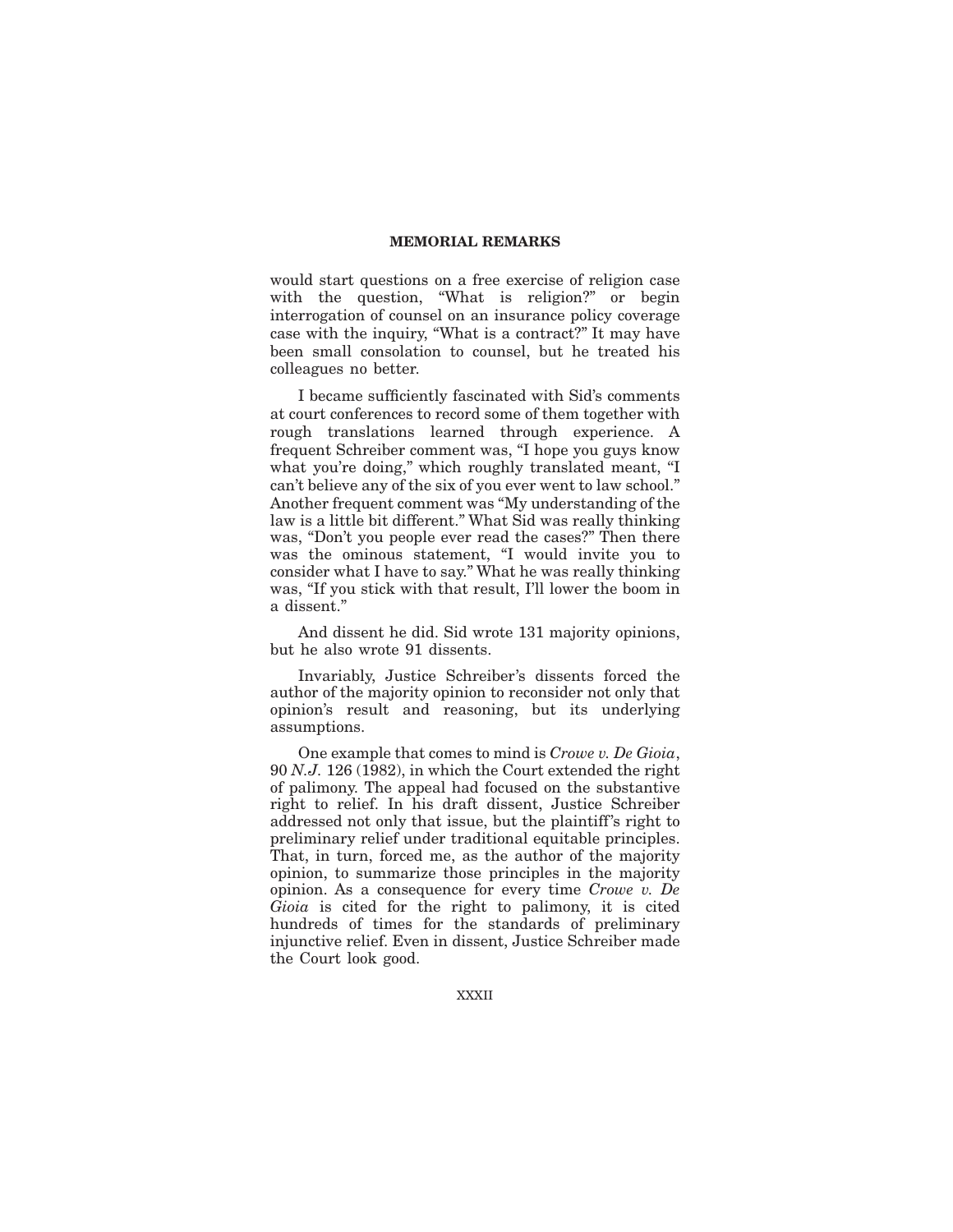Sid also participated in the administrative life of the Court, chairing committees on Budget and Procedure and Civil Case Management and Procedures.

On retirement, he chaired the Court's Advisory Committee on Judicial Conduct. He also served several Governors on the judicial selection panel for the selection of Superior Court Judges. In addition, he was for many years, the vice-chairman of the editorial board of the New Jersey Law Journal.

A judicial opinion is an extension of the judge, a window into his or her mind and soul. Justice Schreiber's opinions, like the man himself, were scholarly and well-reasoned. I trust the other members our Court will forgive me when I say that I thought Justice Schreiber was the best lawyer on the Court.

An examination of his opinions reveals the hand of a master craftsman. For a close analysis of the record, superb legal scholarship, a respect for the relative roles of the Judiciary and the Legislature, and the provision of guidance to the lower courts and public one could not hope to find a better opinion than *In The Matter of Conroy*, 98 *N.J.* 321 (1985). The issue was ''the circumstances under which life-sustaining treatment may be withheld or withdrawn from incompetent, institutionalized, elderly patients with severe and permanent mental and physical impairments and a limited life expectancy.''

The opinion recognized the right of nursing home patients to terminate medical treatment when the patient provides an explicit directive, such as a living will, or trustworthy evidence exists of the patient's preferences. It also recognized in limited circumstances, treatment could be terminated apart from an expression of the patient's preferences through a best interest test that involved a weighing of the benefits and burdens of the patient's life.

Justice Schreiber's mastery of products liability law is manifest in his unanimous opinion in *Feldman v.*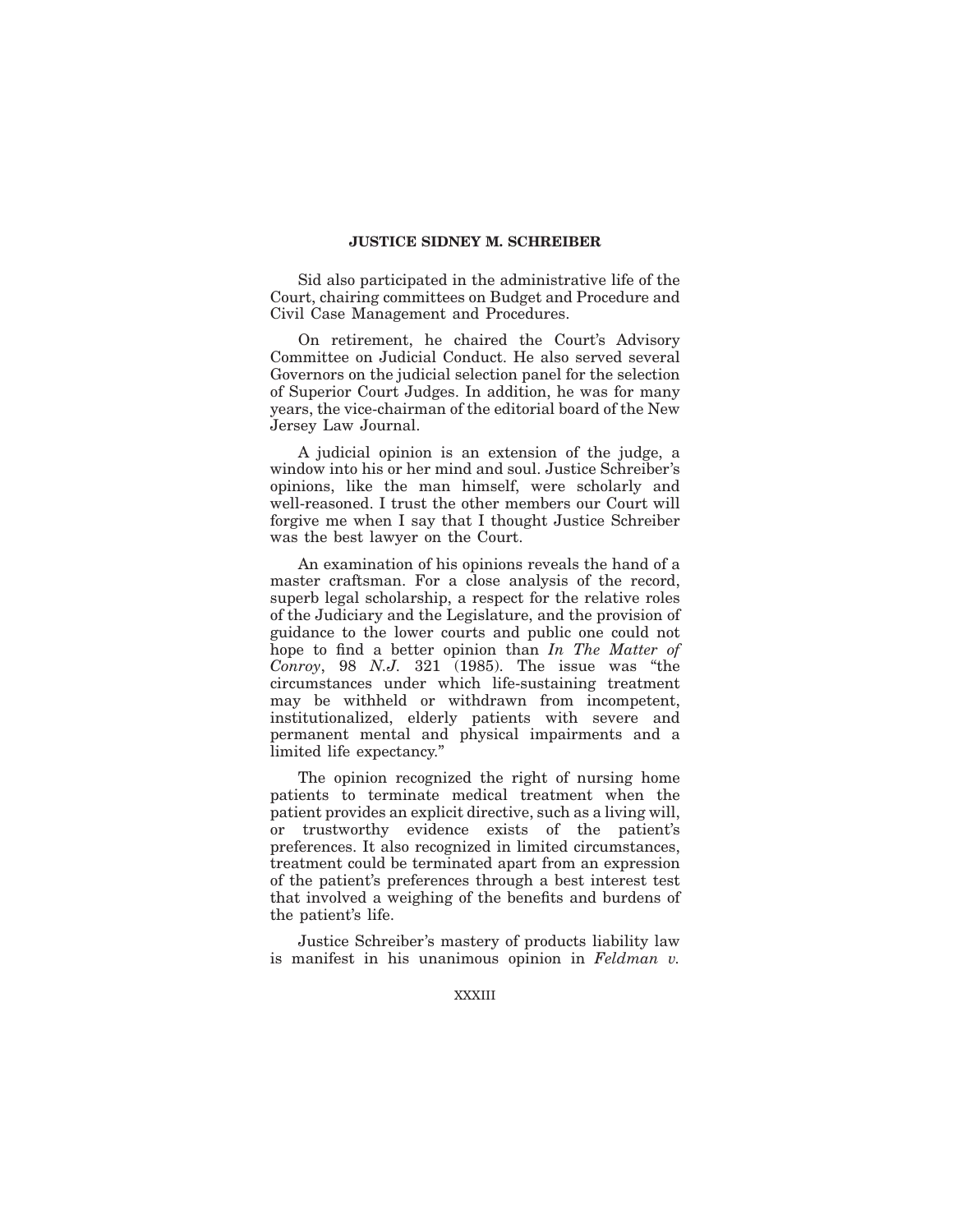*Lederle Laboratories*, 97 *N.J.* 429 (1984), which rejected the argument that prescription drugs were unavoidably unsafe and held that the doctrine of strict liability may apply to the sale of prescription drugs.

If I were to pick just one opinion to show Justice Schreiber's skill in opinion writing, it would be *Matthews v. Bay Head Improvement Association*, 95 *N.J.* 306 (1984), which dealt generally with the application of the public trust doctrine to the public access to beachfront along the New Jersey Shore. Justice Schreiber traced the origin of the public trust doctrine to Roman law, under which the public had access to the sea and could use the seashore for fishing. Previously, the Court had applied the doctrine to municipally owned dry sand beaches landward of the high water mark. *Matthews* extended the doctrine to cover the dry sand area owned by a property owners association.

As Sid said, when interviewed by the Star Ledger in 2008, "I shaped the law. That was a great experience."

In honoring Justice Schreiber, I cannot help but think of the anticipated arrival of another Riker Danzig lawyer on the Supreme Court, Anne Patterson. Anne has been nominated as an Associate Justice, and the Senate Judiciary Committee has approved her nomination. If confirmed by the full Senate, Anne will be the second woman from Riker Danzig to serve on the Court. The first was Justice Marie Garibaldi, who was the first woman ever to serve on the Court. I have no doubt that if Sidney were alive today he would join Justice Garibaldi and me in wishing Anne well in obtaining Senate confirmation and in enjoying life on the Court as much as we did.

That transition from one generation of Justices to another recalls Tennyson's lines from the *Idylls of the King*:

The old order changeth, yielding place to the new,

And God fulfills himself in many ways,

Lest one good custom should corrupt the world.

XXXIV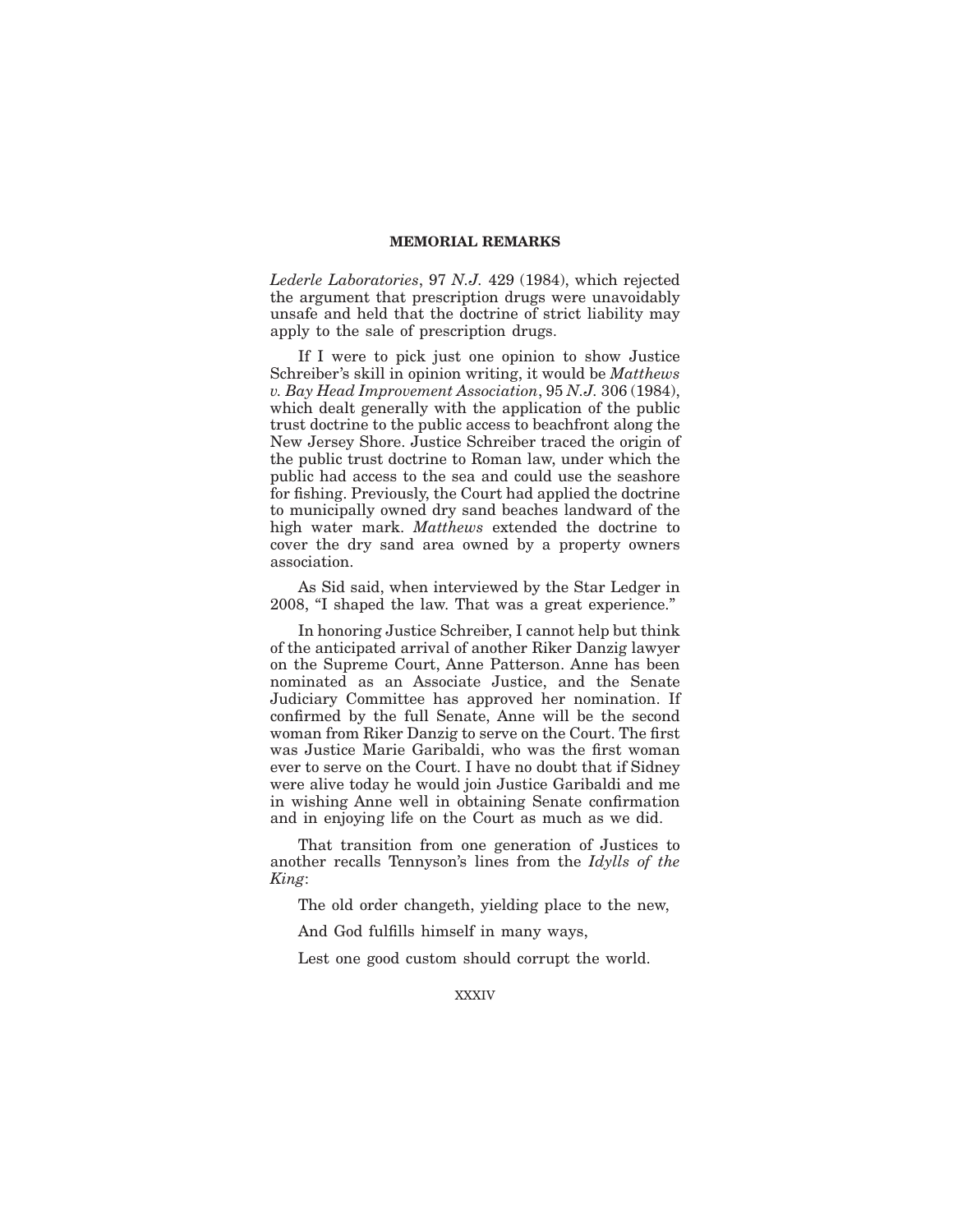For those of us who served with Justice Schreiber, our time on the Court has come and gone. Justice Schreiber's place in the thin black line of the Judiciary remains secure. As he said, he "shaped the law." And he did so with grace, dedication and integrity. No one could ask for more.

## **\*\*\***

CHIEF JUSTICE RABNER: Thank you, Justice. That may have been an unusual spot in the courtroom for you to speak, but you acquitted yourself beautifully. We will next hear from the Honorable Mitchel Ostrer, a judge of the Superior Court and a former law clerk of Justice Schreiber.

#### **\*\*\***

# **Remarks of the Honorable Mitchel E. Ostrer, J. S. C. Law Clerk 1979**

Mr. Chief Justice; present and retired members of the Court and the Judiciary; family members, friends, and colleagues of Justice Schreiber. It is an honor to speak to you today on behalf of law clerks of Justice Schreiber.

I was able to confer with a few of my fellow clerks, to compare and, as we say, refresh recollections.

Justice Schreiber was, in every sense of the word, a model lawyer and jurist. He taught us by example.

His accomplishments in the law were impressive; and his knowledge of the law was legendary. But, his intellect was matched by exceptional modesty. He did not display on his office walls evidence of his many professional and personal accomplishments.

I recall that the only certificate that hung on his wall was the one that declared that he had stumped Bill Mazer, who had a popular radio sports quiz show at the time.

He used to lament that he wasn't as sharp as he used to be. He was 65 during our year and sharper than we would ever hope to be.

He would talk to us with reverence about the greats of our State Supreme Court — Vanderbilt, Weintraub,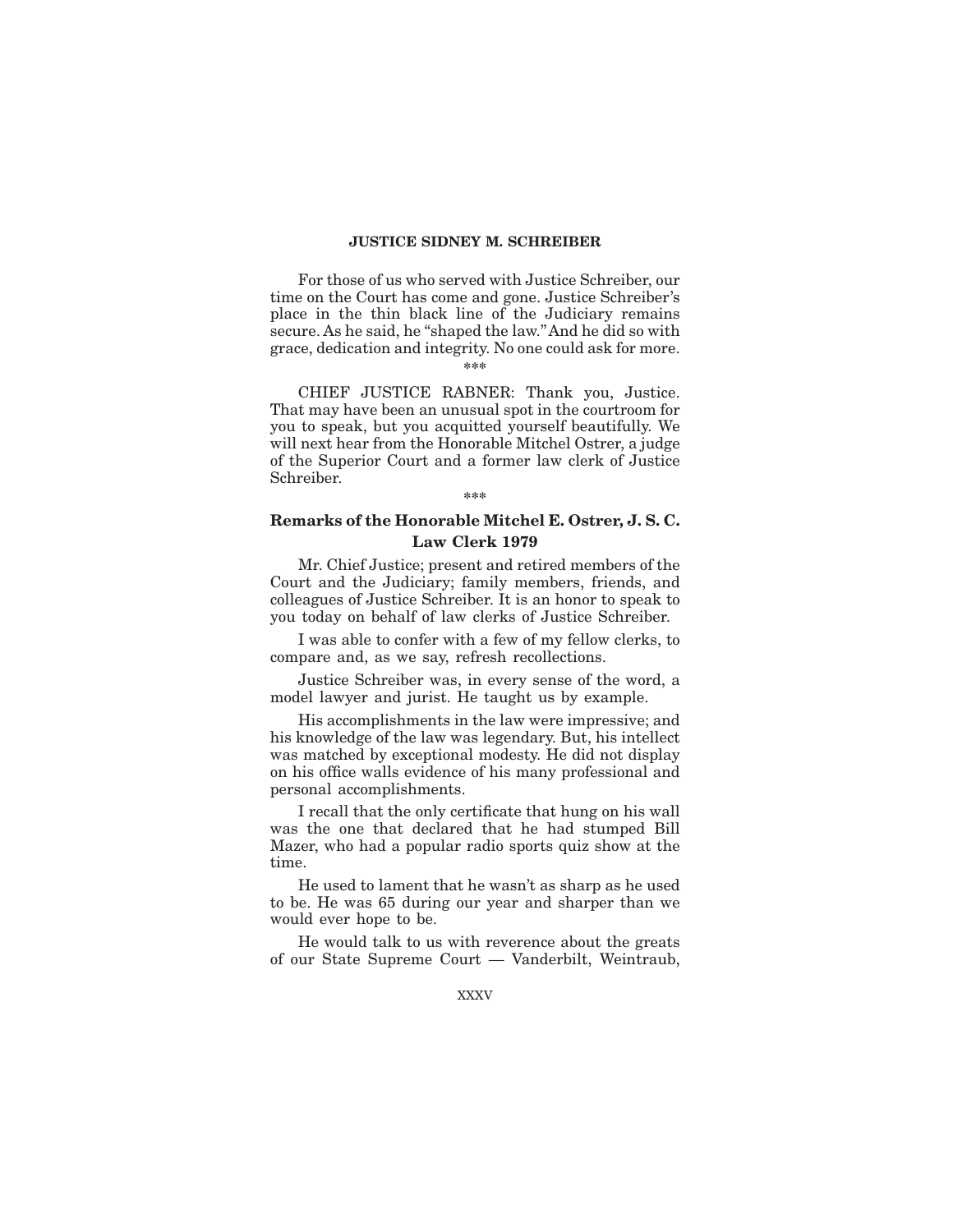and Jacobs — but would never have thought to include himself among them, but he was most definitely a part of that great tradition.

We still recall how the Justice would ask us to find a case that was relevant to a particular issue that he was working on. He would say something like, "There's a case I want you to find. I don't remember the name, but it stands for such and such a proposition. It was written by Weintraub.'' And, this was before the widespread use of Lexis and Westlaw. Charles Honart, Joe Godles and I would dive into the New Jersey Digest; and the hardbound Shepards, eventually finding a Weintraub opinion that stood for the such and such proposition. We'd present it to the Justice, he'd read it, shake his head and say, "No, no, this isn't it," and give us another detail about the case, sending us back to the shelves. Eventually, we would find the opinion that the Justice had in mind. It was always there.

Courtesy, civility and patience were always a part of his being. He never raised his voice. Never showed anger.

We all saw evidence of Justice Schreiber's friendship with Justice Morris Pashman. One might say that during their joint service on the Court, they occupied opposite ends of the spectrum. They strongly disagreed about a great many cases. But, they were friends nonetheless. We could tell that the Justice enjoyed his conversations with his colleague. ''Master Morris'' Justice Schreiber would call him. Justice Schreiber taught us that one could disagree about the law without being disagreeable.

I recall one instance where Justice Schreiber heard an emergent application for a stay in a landlord-tenant case. The application was brought by a pro se tenant. Justice Schreiber was to hear argument in chambers. Since we spent most of our days in the library, he invited us to observe oral argument. I long ago forgot the issues of the case or the skills of the lawyer. But, what remains with me to this day is the patience and respect that the Justice afforded the pro se litigant; and the time and attention that he gave to what someone else might have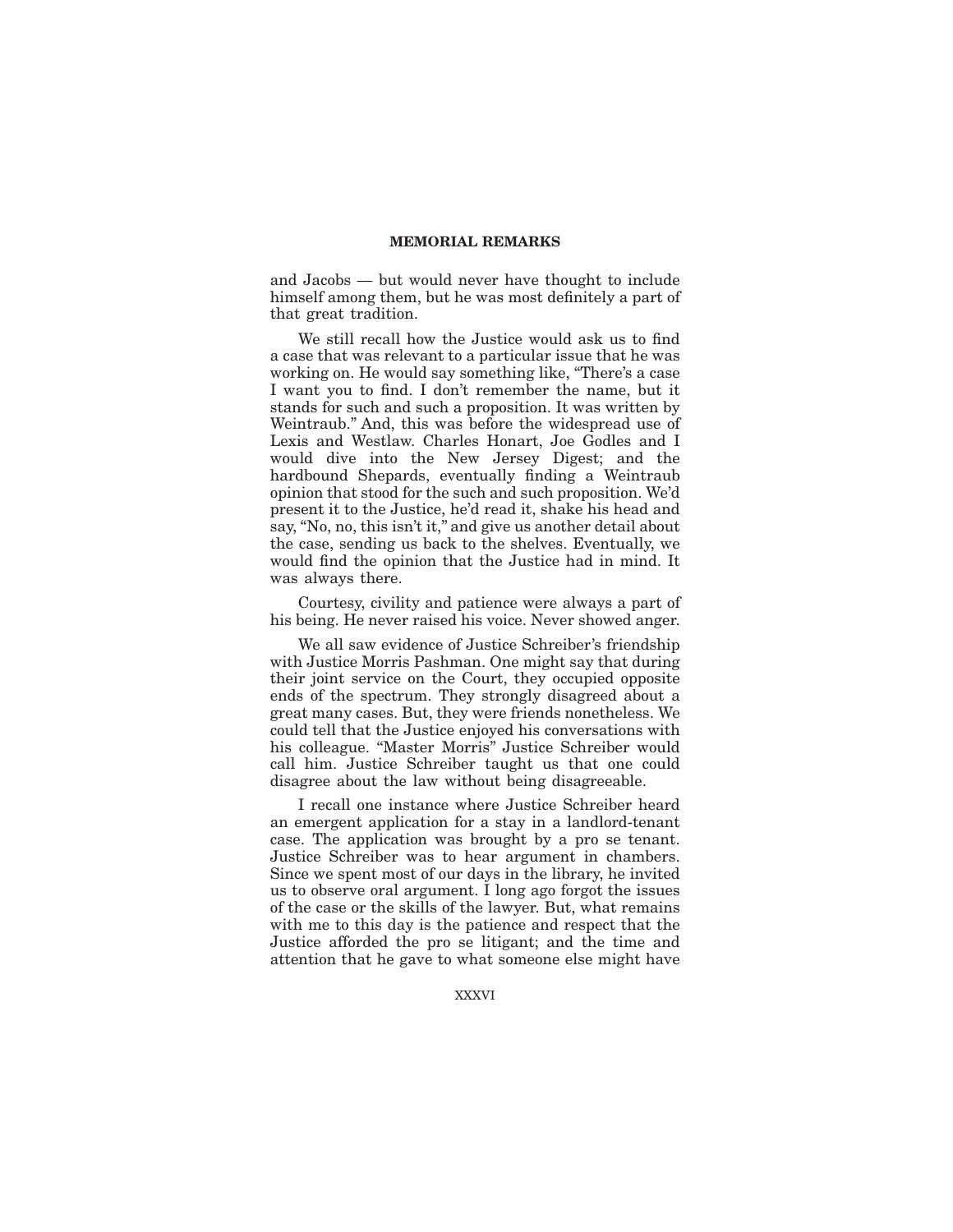called a small case for a Justice who dealt with such big issues as school funding, land use, and personal liberties. But it was not a small case in any sense to the parties. And Justice Schreiber taught us that.

His work ethic and his diligence set an example for us all. At the end of each day, we would take boxes of appellate records down to his car. That was his night-time reading.

He sat at his desk with his legal pad and his sharpened pencils and wrote out his opinions in sinuous long hand. In his opinions, Justice Schreiber spoke in his own voice and no one else's.

Joe recalls the Justice saying that writing an opinion was like giving birth. We got the point. And we feel the same way every time we struggle to get something right, to avoid fuzzy thinking, and to strive to be as clear and as precise as he was.

At the end of one day, Justice Schreiber watched Charles as he stuffed his book bag with various briefs and other work that he intended to tackle on his long train rides between Newark and Philadelphia. The Justice said simply, "If you want to accomplish something at night, take home one thing and one thing only and you will complete it.'' Of course, for the Justice, that one thing was the entire appellate record in a case.

We did not have a hand in petitions for certification. He reserved that to himself. As Jim Laskey recalls, Justice Schreiber explained that no lawyer who had placed his last best hope in a petition to the Supreme Court would want his fate decided by a couple of twenty-two-year-olds.

Justice Schreiber was a prodigious worker. We had to work hard to keep up. We clerked during the late 1970s and early 1980s. Some would say that was the golden age of rock n roll. But, during our clerkship, we all developed an appreciation for the opera. Because when the Justice and Mrs. Schreiber had opera tickets, he left early and so could we.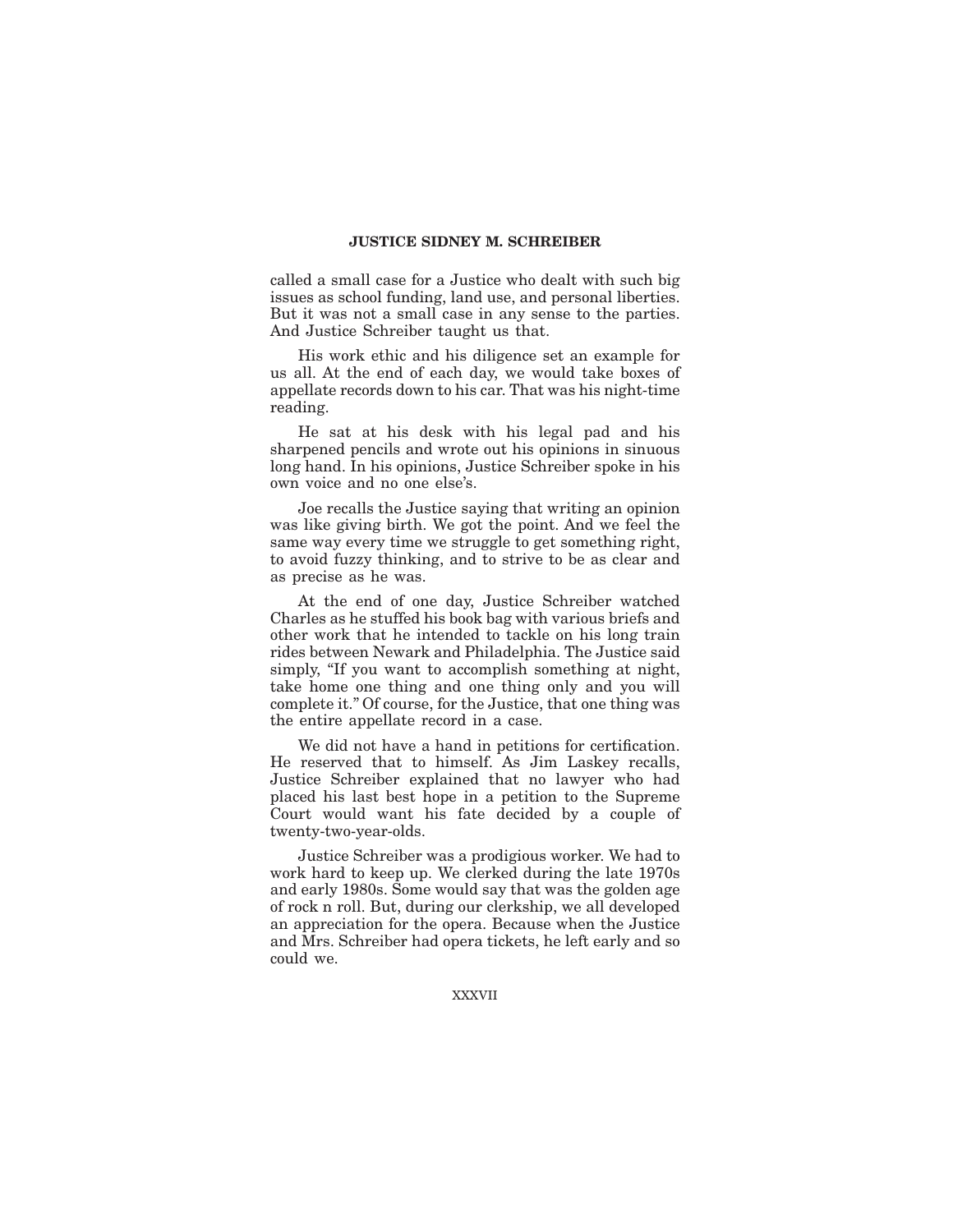After our clerkships, there were no organized reunions. But, Justice Schreiber was always pleased to see us, in Florida or in New Jersey, to catch up on our careers, to give advice, to be friends.

I am forever grateful for the support and guidance Justice Schreiber gave to me, as I shared with him my aspirations to serve on the bench.

I recall when we discussed the judicial appointment process, he explained once that his selection to the bench was distinctly non-political. He told me that he couldn't get himself elected dog-catcher. Fortunately for all of us, that never got in his way.

When I became a judge, Justice Schreiber kindly spoke at my swearing in. And in that speech, he gave me some important advice. He told me to keep a checklist on the bench, to make sure that I kept track of all that I needed to do. Joe recalled that the Justice also kept a checklist on his desk in chambers.

In his speech, the Justice told the story of his first trial after becoming a Superior Court judge. It was a civil action in Hudson County arising out of an assault. The case lasted a few days, and during that time, the Justice worked long and hard on his jury charge. He said that he wanted it to be just right; he was eager to deliver it. After the lawyers rested, in his eagerness, the Justice launched right into his jury instructions. About halfway through, it dawned on him that he had neglected to let the lawyers sum up.

He stopped. He looked right at the lawyers, I'm sure with his pleasant smile, and he asked, "Counsel, I assume you have not waived your summation?'' Of course, they had not. He promptly suspended his charge for the lawyers' summations.

In his story, the Justice imparted two lessons. First, when you make a mistake, as we all do, acknowledge it, and deal with it, hopefully with as much grace as he did.

Second lesson, keep a checklist. And I've done that ever since, which is yet another reminder of the Justice.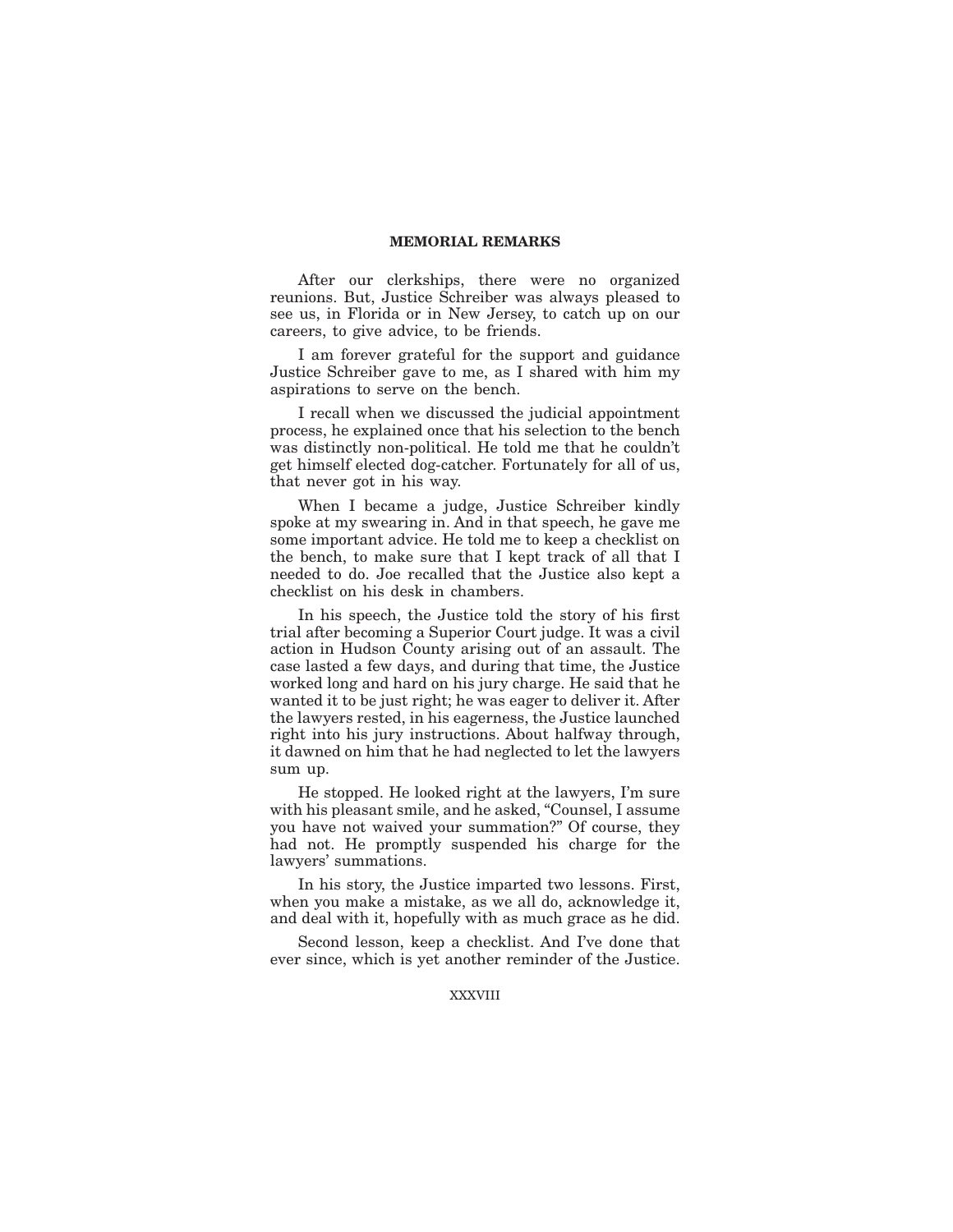He left a lasting imprint on the law of our State. But, he also left a permanent mark on a small group of young lawyers who were privileged to serve as his clerks. We received so much more than we could give. The lessons we learned enrich us to this day.

Thank you.

**\*\*\***

CHIEF JUSTICE RABNER: Thank you, Judge Ostrer. And according to the checklist that Donna Anepete prepared for me, we have one more speaker. Our next speaker is a familiar face on the eighth floor of the Hughes Justice Complex. Jonathan Powers has been assisting the Court this term in Trenton as a clerk and we know that his grandfather would be extremely proud of his superb work product and industry that is in keeping with the Schreiber name.

## **\*\*\***

## **Remarks of Jonathan Powers, Esquire Grandson**

My grandfather wasn't only a fantastic lawyer and an amazing judge, he was also an incredible all around person. To everyone else he was Justice Schreiber, or Sidney, but to me, he was always just grandpa. He had an undying work ethic, drive, and determination, and was still modest, patient and kind. He was a role model for all. He was also deeply loving and always met me every time I saw him with a big hug and his infectious smile. He was the best and most loving husband, father, uncle, and grandfather you could ever hope for.

In order to best understand my grandfather, I think it is important to know where he came from. Sidney was born the younger son of a tailor in Elizabeth, New Jersey in 1914. He was an incredibly sharp boy who adored his older brother Joseph. Now, his older brother's greatest dream was to go to Yale and become a famous lawyer. Sadly, Joseph tragically died at the age of 11 and was never able to achieve all of his goals. So instead, my grandfather seemed to do his best to fulfill Joseph's dream and to make his whole family proud.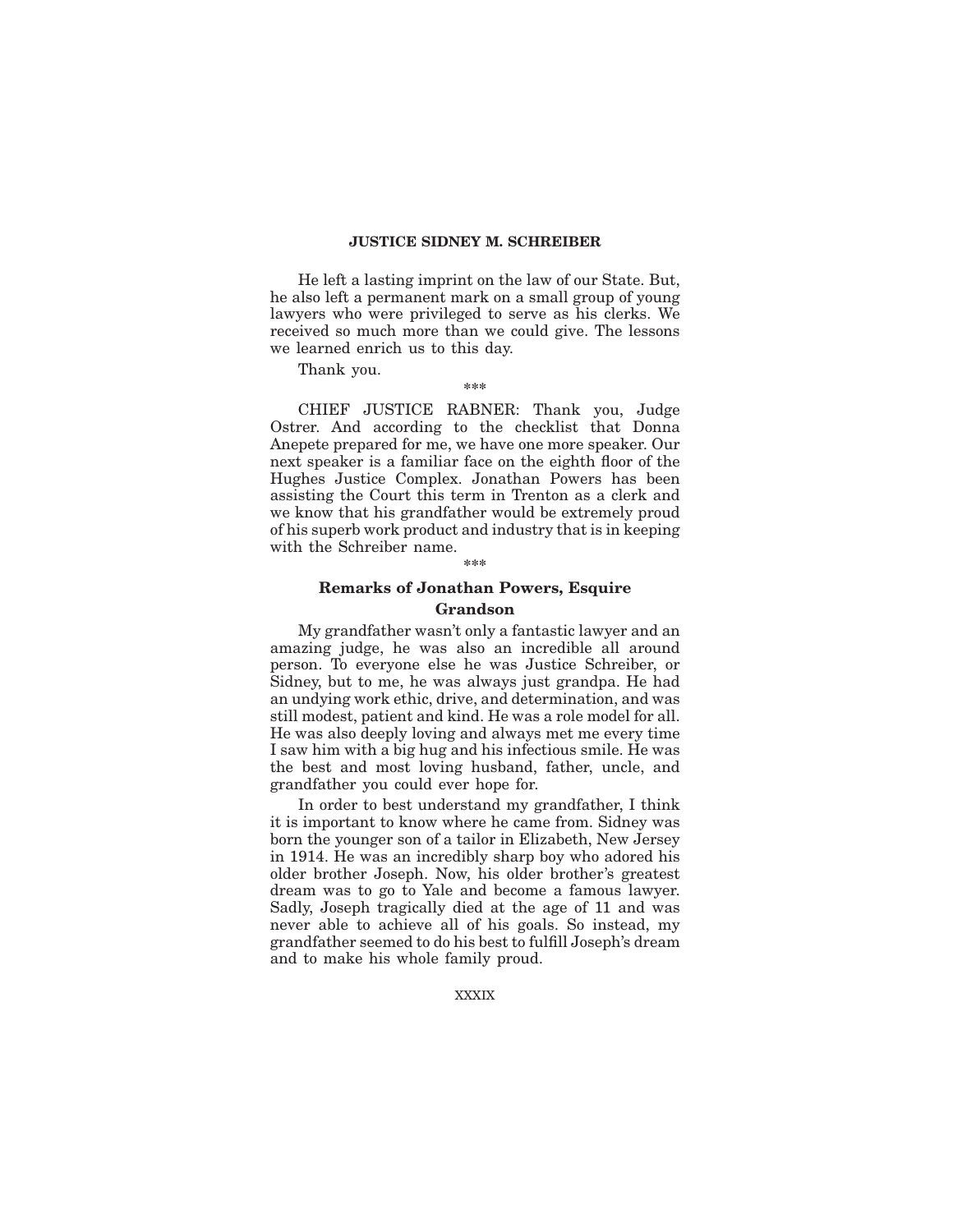My grandfather was always a smart guy and was nearly the top of his class in high school. And, at the end of school he applied to only one university. You guessed it — Yale. Now in those days you found out about university admissions after the school year was over, and despite being nearly top of the class, and the fact that Yale admitted a number of less qualified students, they left out my grandfather. He went to his high school guidance counselor who was stunned, but the counselor went ahead and called Rutgers who accepted him over the phone.

So Sidney went to Rutgers, but certainly didn't give up on his dream. He was ever patient and determined to achieve his goals. Instead of going off to New Haven as he'd hoped, he lived at home and ran a dry-cleaning business out of his father's tailor shop to pay for his first year of school. And, after receiving straight A's, Yale finally corrected their mistake and accepted him. Not only did he go to Yale for the remainder of his undergrad degree, but he was also accepted there for law school. He didn't give in in the face of adversity. He worked as hard as he could and he made his dreams happen.

But the dream went farther. He wasn't content with just going to Yale and becoming a lawyer. He wanted to be the best at his profession, and he certainly reached the pinnacle of his field. Through hard work, a brilliant mind, and an unmatched determination he did incredible things over a six-decade long career. He started his own firm, became a trial court judge and eventually a Supreme Court Justice.

This is just one example of the incredible inspiration my grandfather was. He was living proof that with hard work and determination you really can make your dreams come true.

And he certainly didn't stop working when he retired from the bench, far from it. After he reached the mandatory retirement age, he spent over two decades working just as tirelessly at Riker Danzig in Morristown. Until he became really ill near the end of his life, it seemed like absolutely nothing could slow him down.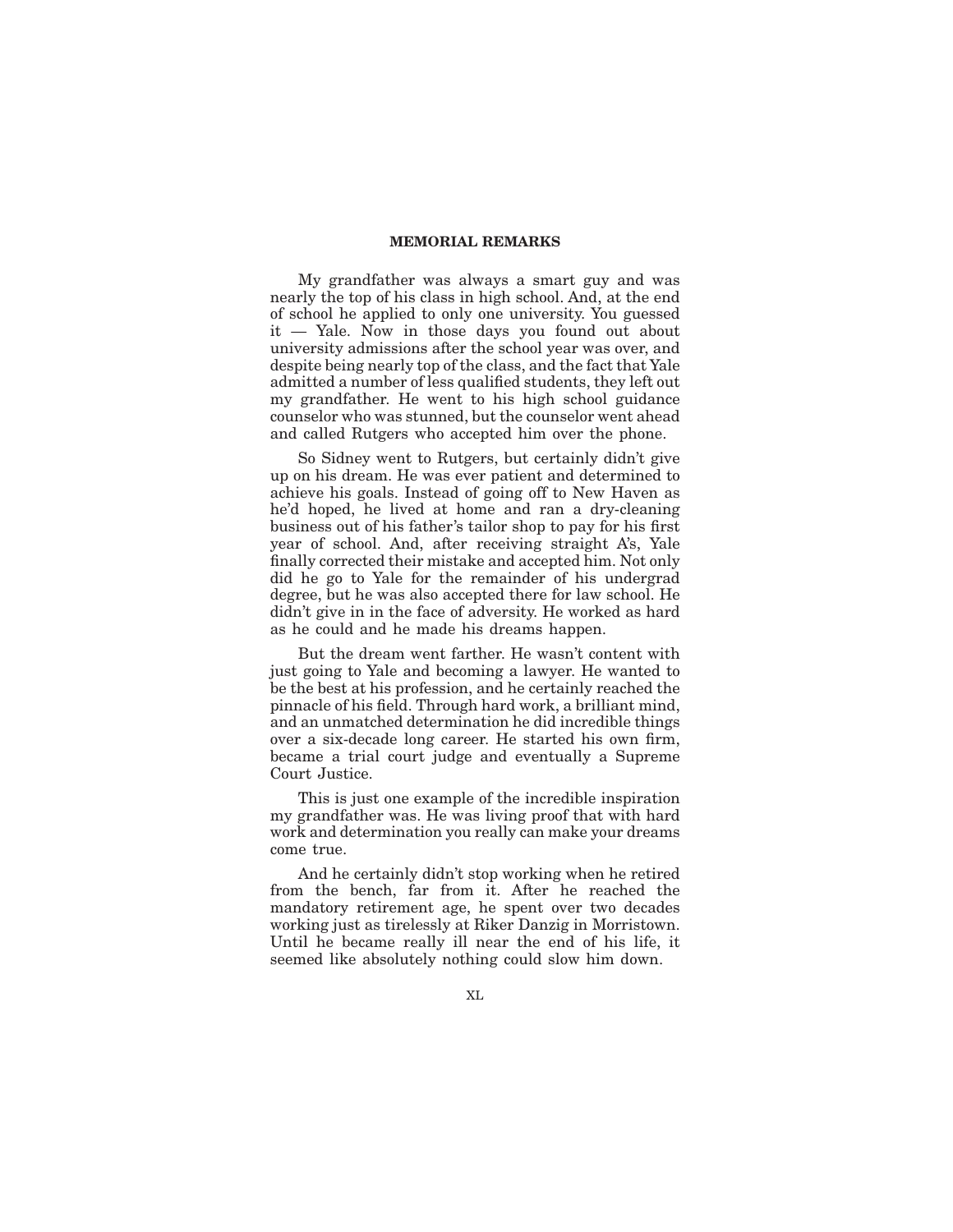Even though my grandfather worked tirelessly in the law his entire life, he didn't let that work come at the expense of his family. He was a dedicated father and a devoted husband who was always there for whatever my grandmother or mother might have needed. And once I came along, well, he became the most loving and doting grandfather you can imagine. I certainly can't think of a birthday or special occasion he ever missed. I never had any doubt as to how deeply he loved me and that he would do anything for me. He loved his work and it was important, but it was always clear that it came second to the most important thing in his life, his family.

My fondest memories of my grandfather aren't of him in a black robe, but in a cardigan, sitting in the den of his house in Elizabeth, watching golf with me on sleepy Sunday afternoons. When I would, inevitably, get bored of the golf, he would shuffle off to the pile of slip decisions in his office, choose one, and tell me to read it so we could discuss it, and boy would we discuss it. He never talked down to me, and always had all the patience in the world answering my many questions and helping me understand what was going on. We would pore over every in and out of the case, all the legal theories, and whatever the other justices thought. Somehow, he always seemed to choose a case where there was a dissent. It was through these afternoons that he slowly shared with me his great love of the law. It might have frustrated me at times; I might have wondered why some of the seemingly pointless facts mattered, but eventually I began to realize what he was teaching me, and it has helped to prepare me for my career better than any law school class ever could have.

It was not only through what my grandfather overtly taught me that I've grown, but also the example he set. Even if it was little things, like how much better those strawberries and raspberries tasted when you picked them yourself. As I said, he was the best role model anybody could ever hope for. He seemed to have every admirable trait I could think of, and while I'm sure he